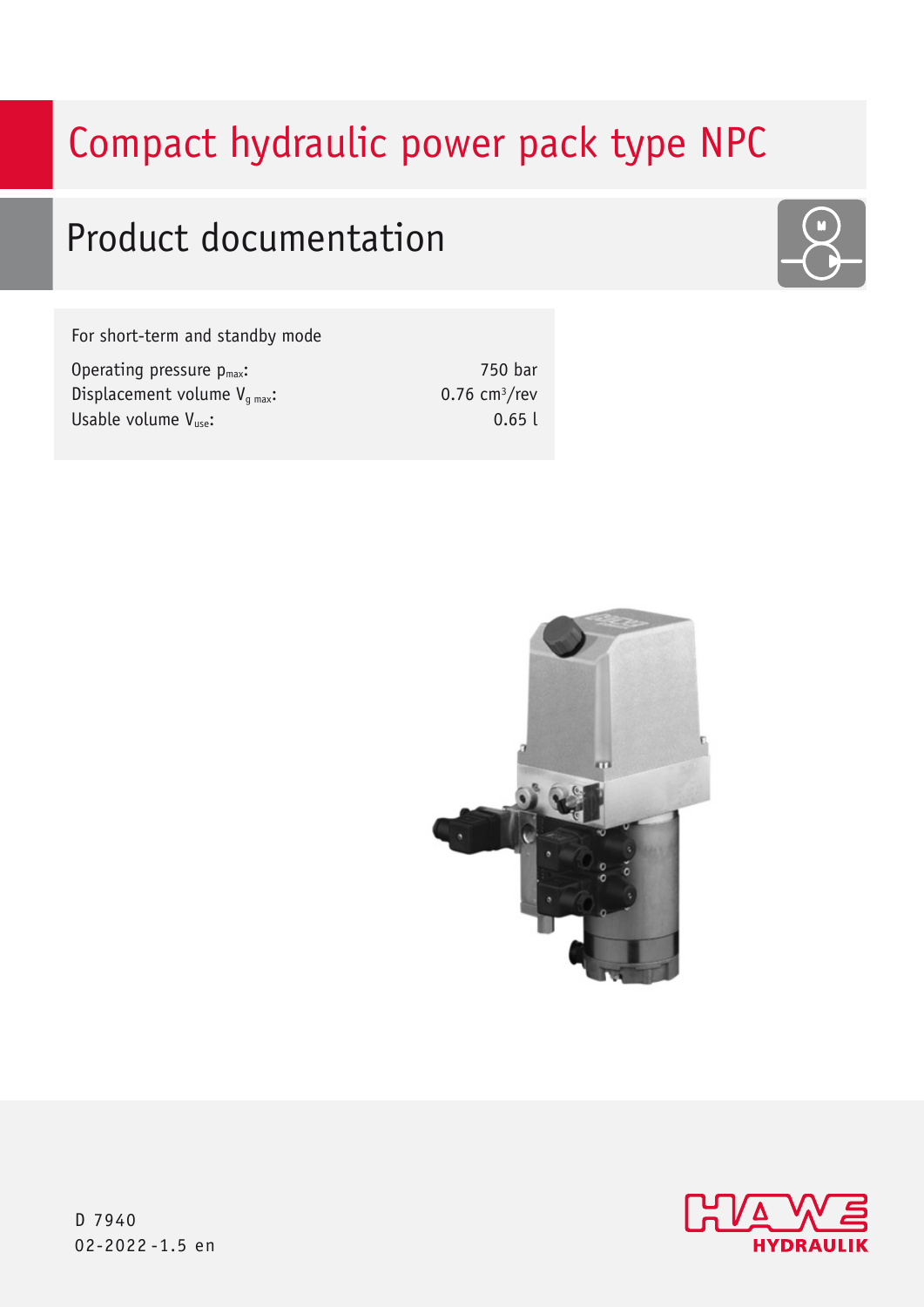

© by HAWE Hydraulik SE.

The reproduction and distribution of this document as well as the use and communication of its contents to others without explicit authorization is prohibited.

Offenders will be held liable for the payment of damages.

All rights reserved in the event of patent or utility model applications.

Brand names, product names and trademarks are not specifically indicated. In particular with regard to registered and protected names and trademarks, usage is subject to legal provisions.

HAWE Hydraulik respects these legal provisions in all cases.

HAWE Hydraulik cannot provide individual guarantees that the stated circuits or procedures (including in part) are not subject to the intellectual property rights of third parties.

Printing date / document generated on: 04.03.2022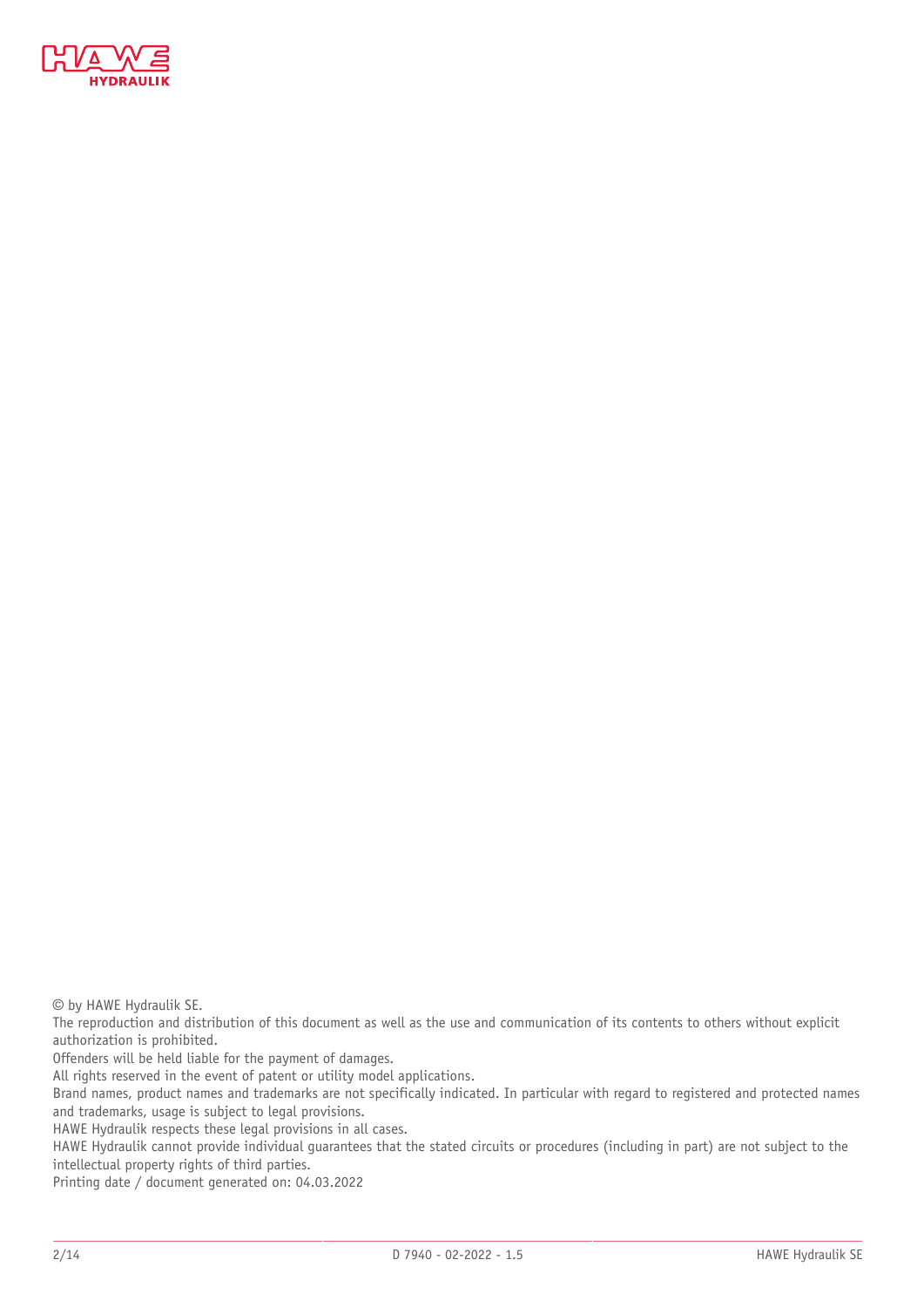

# **Table of Contents**

| $\mathbf{1}$   |  |
|----------------|--|
| $\overline{2}$ |  |
| 2.1            |  |
| 2.2            |  |
| 2.3            |  |
| 2.4            |  |
| 2.5            |  |
| 2.6            |  |
| $\overline{3}$ |  |
| 3.1            |  |
| 3.2            |  |
| 3.3            |  |
| 3.4            |  |
| 3.5            |  |
| $\overline{4}$ |  |
| 5              |  |
| 5.1            |  |
| 5.2            |  |
| 5.3            |  |
| 5.4            |  |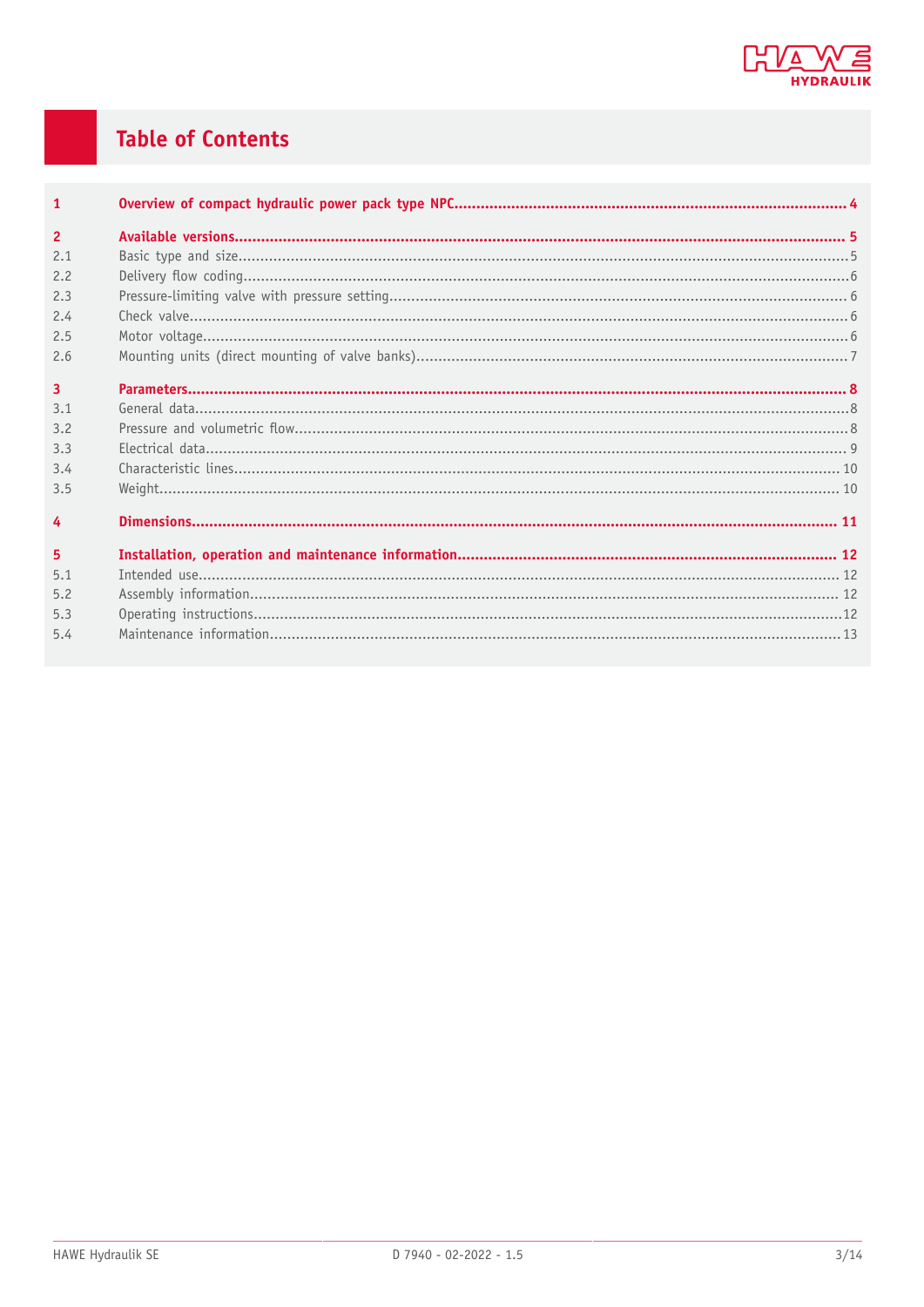

# <span id="page-3-0"></span>**1 Overview of compact hydraulic power pack type NPC**

Compact hydraulic power packs are a type of hydraulic power pack. They are characterised by a highly compact design, since the motor shaft of the electric drive also acts as the pump shaft. Compact hydraulic power packs are designed to supply hydraulic systems with pressure fluid.

The compact hydraulic power pack type NPC consists of the tank, the integrated DC motor and the radial piston pump directly attached to the motor shaft. This design results in a very small installation package and makes it easy to transport the hydraulic power pack. The pump carrier comes with integrated pressure-limiting valve as standard. By directly mounting valve banks, compact control systems can be set up quickly and easily.

#### **Features and benets**

- Suitable for nominal operating mode S3 (short period operation)
- 12 V to 24 V DC
- Long service life and high reliability
- Vertical and horizontal installation possible
- Resource-saving due to small oil filling volume

#### **Intended applications**

- Hydraulic tools
- Brakes for wind power plants
- Winch controls
- Hydraulic fixtures



*Compact hydraulic power pack type NPC*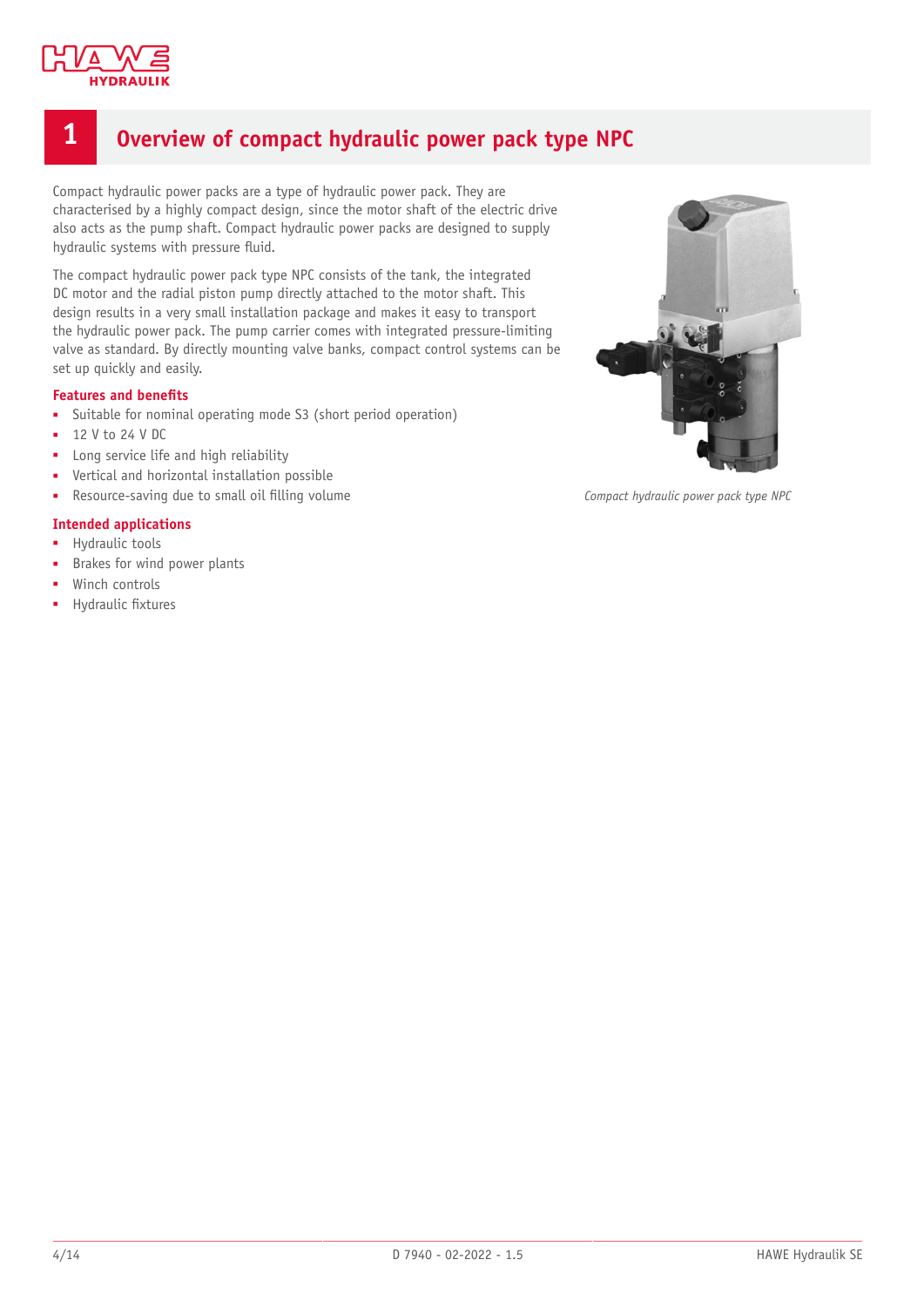

# <span id="page-4-0"></span>**2 Available versions**

#### **Circuit symbol**





1 Basic pump

#### **Ordering example**

| <b>NPC 11</b><br><b>NPC 12</b> |                                                     |  |  |                   | $\big  70,31 \big  - 1/320 \big  - R \big  - 24$ - BWH 1 - NN - 33 - G 24<br>$/0,4$ - 2/750 - R - 12 - BWH 1 - 1 |  |
|--------------------------------|-----------------------------------------------------|--|--|-------------------|------------------------------------------------------------------------------------------------------------------|--|
|                                |                                                     |  |  | 2.4 "Check valve" | 2.6 "Mounting units (direct mounting of valve banks)"<br>2.5 "Motor voltage"                                     |  |
|                                | 2.3 "Pressure-limiting valve with pressure setting" |  |  |                   |                                                                                                                  |  |
| 2.2 "Delivery flow coding"     |                                                     |  |  |                   |                                                                                                                  |  |

### 2.1 ["Basic](#page-4-1) type and size"

# <span id="page-4-1"></span>**2.1 Basic type and size**

| <b>Type</b>     | Description        | Nominal power<br>approx. (kW) |
|-----------------|--------------------|-------------------------------|
| <b>NPC 11</b>   | Vertical version   | 0,3                           |
| <b>NPC 12</b>   |                    | 0,6                           |
| <b>NPC 11 L</b> | Horizontal version | 0,3                           |
| <b>NPC 12 L</b> |                    | 0,6                           |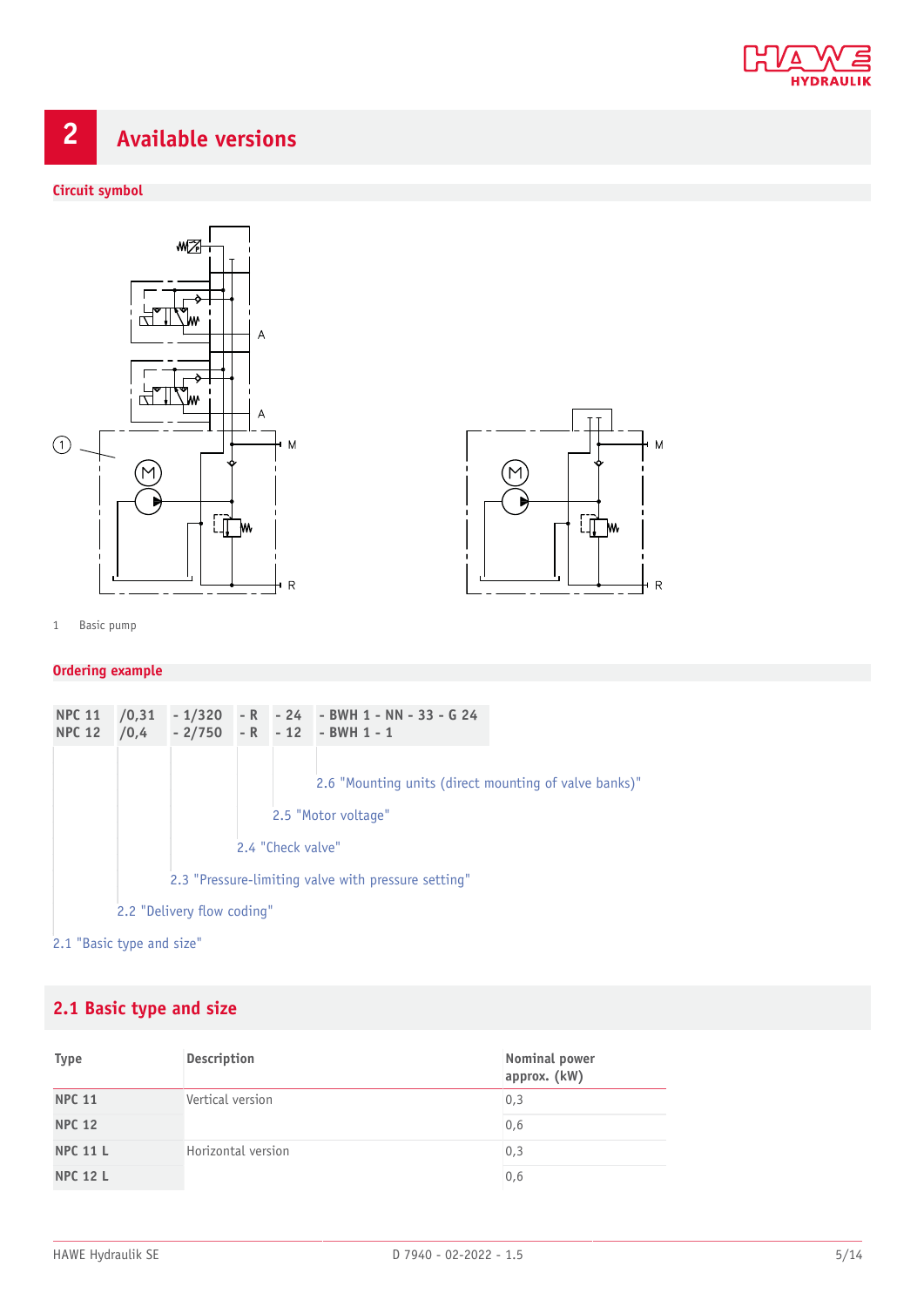

# <span id="page-5-0"></span>**2.2 Delivery flow coding**

| Delivery flow<br>coding |      | displacement volume<br>$Vg$ (cm <sup>3</sup> /rev) | No-load flow<br>Qo (lpm) | Pressure<br>p <sub>max</sub> (bar) |
|-------------------------|------|----------------------------------------------------|--------------------------|------------------------------------|
| <b>NPC 11</b>           | 0,2  | 0,09                                               | 0,27                     | 750                                |
|                         | 0,31 | 0,14                                               | 0,42                     | 640                                |
|                         | 0,44 | 0,2                                                | 0,59                     | 450                                |
|                         | 0,61 | 0,28                                               | 0,83                     | 320                                |
|                         | 0,87 | 0,36                                               | 1,07                     | 250                                |
|                         | 1,05 | 0,46                                               | 1,36                     | 190                                |
| <b>NPC 12</b>           | 0,4  | 0,15                                               | 0,45                     | 750                                |
|                         | 0,65 | 0,24                                               | 0,71                     | 660                                |
|                         | 0,94 | 0,34                                               | 1,02                     | 470                                |
|                         | 1,28 | 0,46                                               | 1,39                     | 350                                |
|                         | 1,71 | 0, 6                                               | 1,81                     | 270                                |
|                         | 2,14 | 0,76                                               | 2,29                     | 210                                |

# <span id="page-5-1"></span>**2.3 Pressure-limiting valve with pressure setting**

| Coding | Description |
|--------|-------------|
| 1/     | Fixed       |
| 2/     | Adjustable  |

#### **Q** DAMAGE

The pressure-limiting valve can already open at  $p_{max}$  - 10%.

## <span id="page-5-2"></span>**2.4 Check valve**

| Coding         | <b>Description</b>    |
|----------------|-----------------------|
| Without coding | w/o check valve       |
|                | with check valve in P |

### <span id="page-5-3"></span>**2.5 Motor voltage**

| Coding          | <b>Description</b>      |
|-----------------|-------------------------|
| G <sub>12</sub> | Nominal voltage 12 V DC |
| G <sub>24</sub> | Nominal voltage 24 V DC |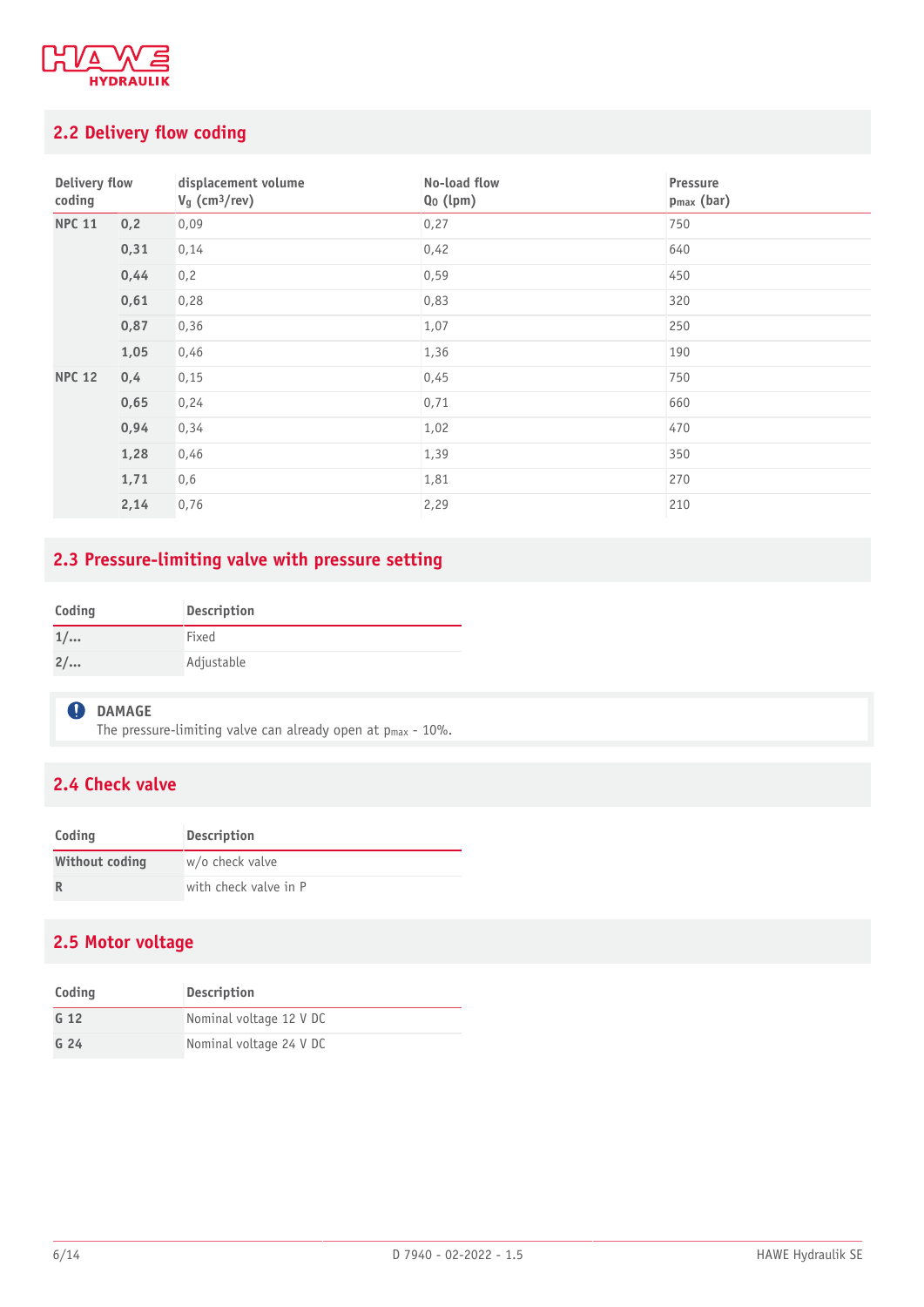

### <span id="page-6-0"></span>**2.6 Mounting units (direct mounting of valve banks)**

| <b>Type</b>    | Comment                      |
|----------------|------------------------------|
| BWN 1<br>BWH 1 | see documentation D 7470 B/1 |
| <b>VB 01</b>   | see documentation D 7302     |

#### **DAMAGE**

When using a valve bank separated by distance, you can utilise ports M and R in the pressure-merging manifold as P(M) and R(R). Close off the hydraulic power pack with an end plate instead of the valve bank.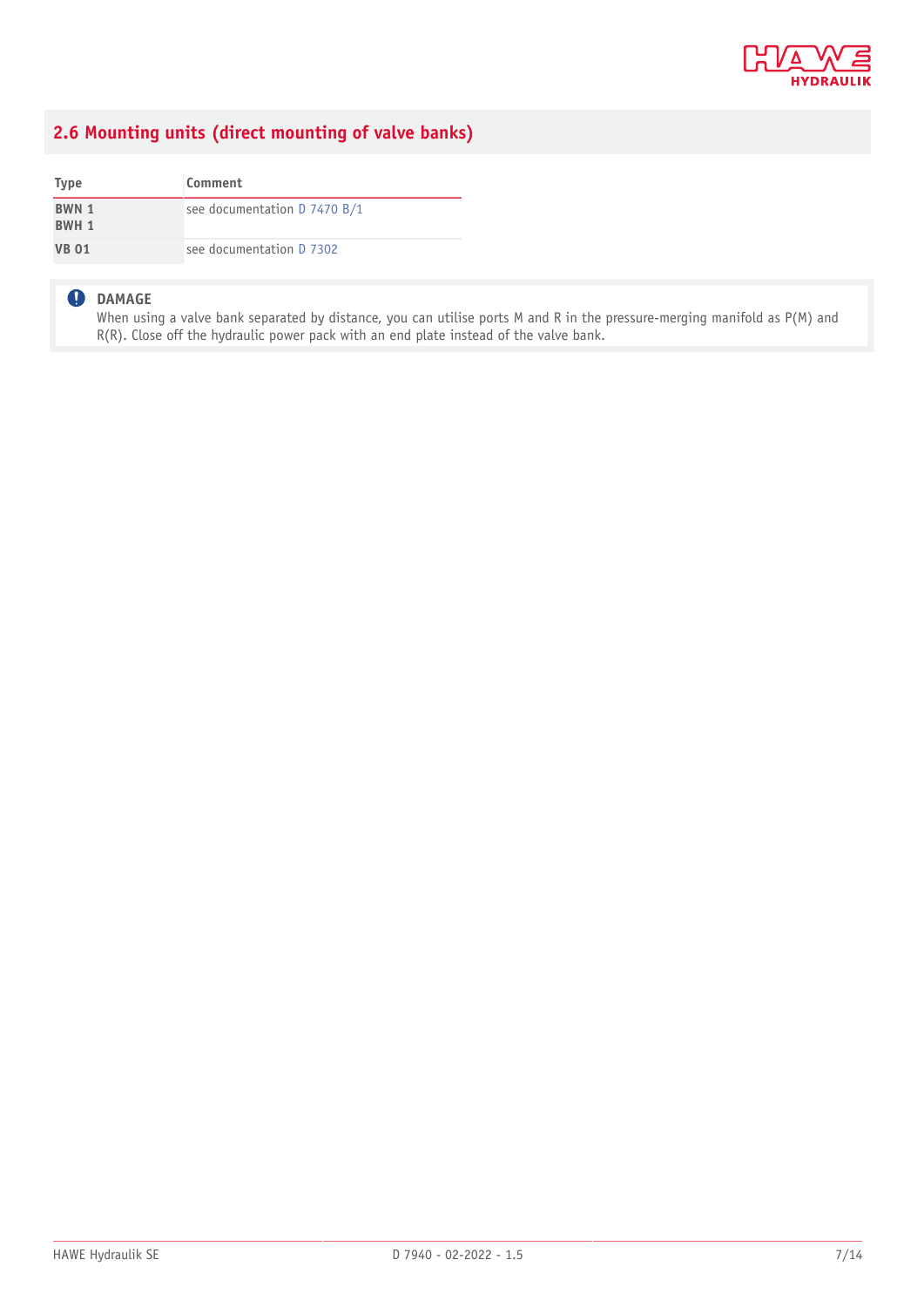

# <span id="page-7-0"></span>**3 Parameters**

# <span id="page-7-1"></span>**3.1 General data**

| <b>Designation</b>       | Constant pump for short period operation with DC motor                                                                                                                                                                                                                                                                                                                                                                                                             |
|--------------------------|--------------------------------------------------------------------------------------------------------------------------------------------------------------------------------------------------------------------------------------------------------------------------------------------------------------------------------------------------------------------------------------------------------------------------------------------------------------------|
| Design                   | Valve-controlled 3-cylinder radial piston pump                                                                                                                                                                                                                                                                                                                                                                                                                     |
| Installation position    | Vertical, horizontal                                                                                                                                                                                                                                                                                                                                                                                                                                               |
| Ports/connections        | In accordance with mounting units                                                                                                                                                                                                                                                                                                                                                                                                                                  |
| <b>Cleanliness level</b> | Recommended purity grade according to ISO 4406, see oil recommendations D 5488/1                                                                                                                                                                                                                                                                                                                                                                                   |
| <b>Temperatures</b>      | Environment: approx. -40 to +60 °C, hydraulic fluid: -25 to +80 °C, pay attention to the viscosity range.<br>Start temperature: down to -40 $\degree$ C is permissible (take account of the start viscosities!), as long as the<br>steady-state temperature is at least 20 K higher during subsequent operation.<br>Biologically degradable hydraulic fluids: note manufacturer specifications. With consideration for the seal<br>compatibility, not above +70°C. |
| Oil filling              | Fill volume 1.0 l: usable volume 0.65 l                                                                                                                                                                                                                                                                                                                                                                                                                            |

### <span id="page-7-2"></span>**3.2 Pressure and volumetric flow**

| Operating pressure  | $p_{max} = 750$ bar                                 |
|---------------------|-----------------------------------------------------|
| Flow rate (no load) | See load-dependent characteristic line, Chapter 3.4 |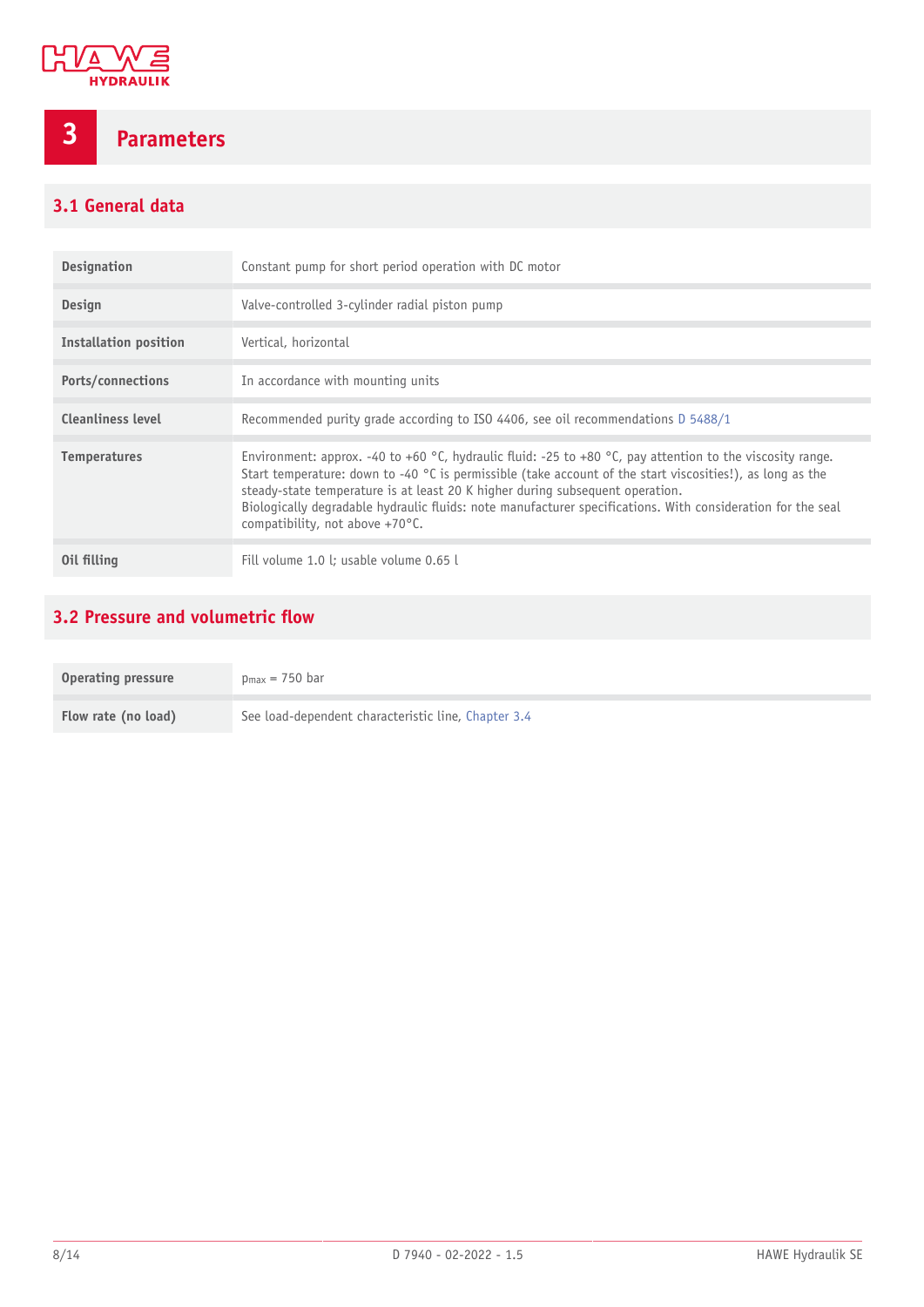

# <span id="page-8-0"></span>**3.3 Electrical data**

| <b>Type</b>                               | <b>NPC 11</b>                                |                                | <b>NPC 12</b>                                |                                |  |
|-------------------------------------------|----------------------------------------------|--------------------------------|----------------------------------------------|--------------------------------|--|
| Nominal voltage UN                        | 12 V                                         | 24 V                           | 12 V                                         | 24 V                           |  |
| Nominal power PN                          | $0.25$ kW                                    | $0.3$ kW                       | $0.6$ kW                                     | 0.6 kW                         |  |
| Nominal current I <sub>N</sub>            | 35 A DC                                      | 22 A DC                        |                                              | 35 A DC                        |  |
| Rated speed nn                            | 3200 rpm                                     | 3200 rpm                       |                                              | 4000 rpm                       |  |
| <b>Electrical connection</b>              | Flat plug $(2x)$ 6.3 mm $x$ 0.8 mm           |                                | cable length 2 m                             |                                |  |
| <b>Protection class</b>                   | IP 44                                        |                                | IP 44                                        |                                |  |
| Insulation material class                 | F                                            |                                | F                                            |                                |  |
| Permissible load duration                 |                                              | 1 pmax: Duty cycle $\leq 10\%$ |                                              | 1 pmax: Duty cycle $\leq 10\%$ |  |
|                                           | 0.5 p <sub>max</sub> : Duty cycle $\leq$ 20% |                                | 0.5 p <sub>max</sub> : Duty cycle $\leq$ 20% |                                |  |
|                                           | 0.3 pmax: Duty cycle $\leq$ 30%              |                                | 0.3 pmax: Duty cycle $\leq$ 30%              |                                |  |
| <b>Recommended cable cross</b><br>section | $- -$                                        | $- -$                          | $2x 4 mm2: ( \leq 35 A )$                    | $-\,-$                         |  |
|                                           | $- -$                                        | $- -$                          | $ -$                                         | $2x 6 mm2: (-35 A)$            |  |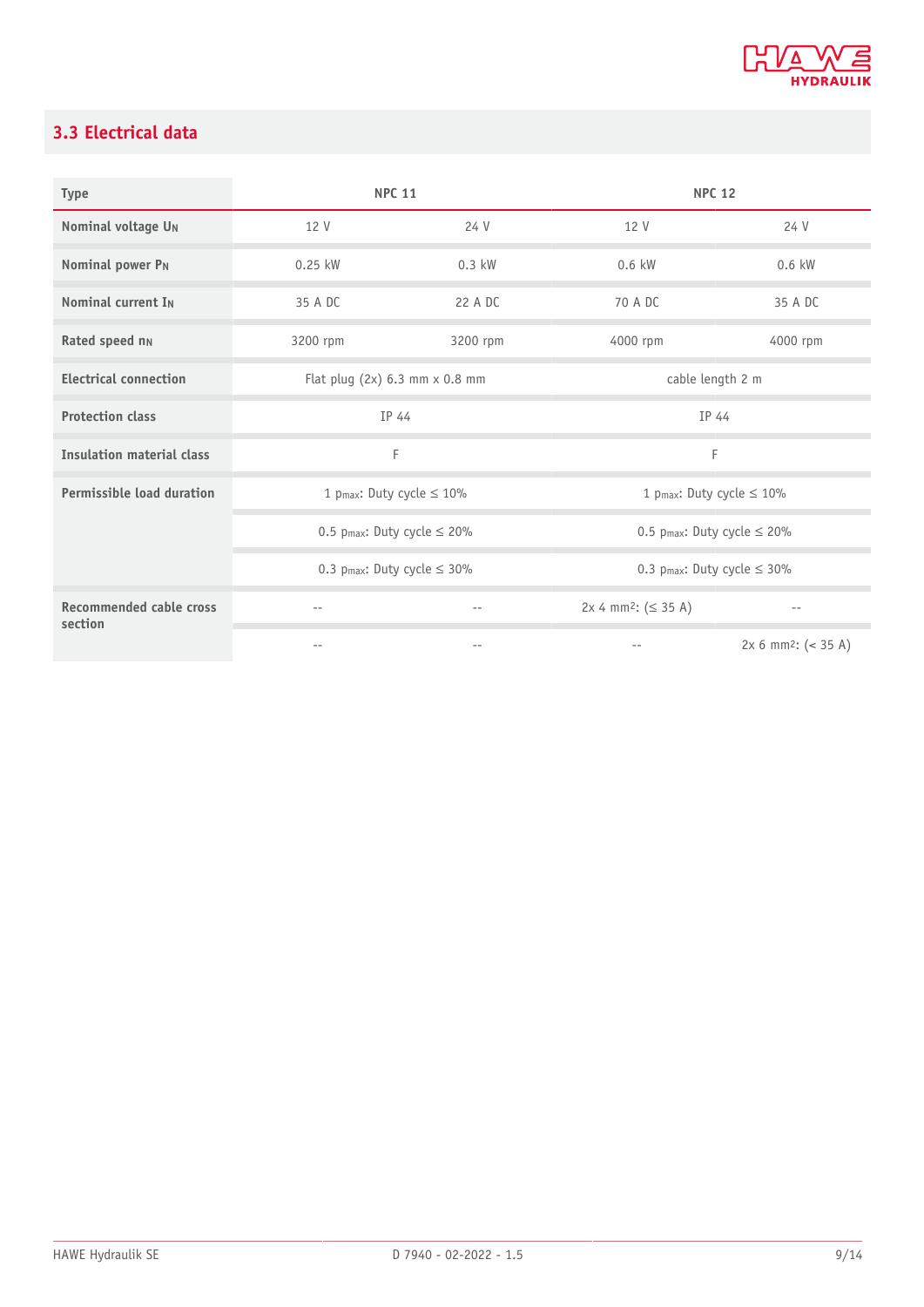

### <span id="page-9-0"></span>**3.4 Characteristic lines**

#### **Actual current consumption and delivery ow characteristic of an NPC 11**

| <b>Type</b> | Max. current consumption values<br>$I_{max}$ (A) |      |               |      |  |
|-------------|--------------------------------------------------|------|---------------|------|--|
|             | <b>NPC 11</b>                                    |      | <b>NPC 12</b> |      |  |
| <b>MPE</b>  | 12 V                                             | 24 V | 12 V          | 24 V |  |
| 4           | 26                                               | 15   | 65            | 25   |  |
| 5           | 41                                               | 23   | 102           | 49   |  |
| 6           | 50                                               | 28   | 106           | 52   |  |
| 7           | 52                                               | 30   | 110           | 53   |  |
| 8           | 53                                               | 31   | 114           | 55   |  |
| 9           | 52                                               | 30   | 88            | 42   |  |





# <span id="page-9-1"></span>**3.5 Weight**

| <b>NPC 11</b> | $= 6.0 kg$ |
|---------------|------------|
| <b>NPC 12</b> | $= 8.0$ kg |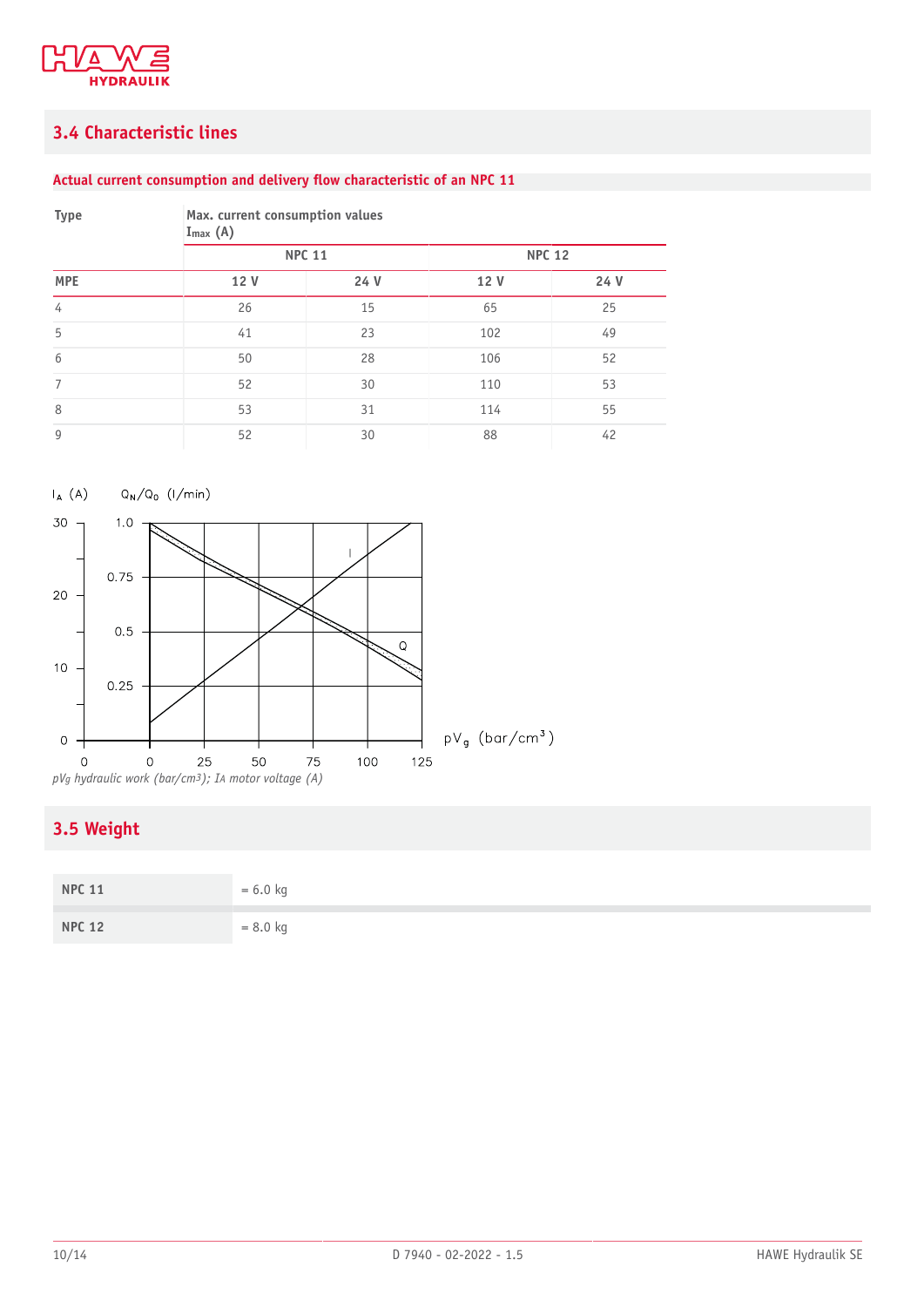

# <span id="page-10-0"></span>**4 Dimensions**

All dimensions in mm, subject to change.

#### **Vertical version**

Example with valve bank type BWN 1 or BWH 1







1 Pressure-limiting valve

2 Electrical connection

3 Values in brackets apply for NPC with gear pump

| <b>Type</b>   | н   | Ports (ISO 228-1)<br>M, R |
|---------------|-----|---------------------------|
| <b>NPC 11</b> | 297 | $G_1/4$                   |
| <b>NPC 12</b> | 357 | $G_1/4$                   |

#### **Horizontal version**

(Dimensions, see vertical version)

Example with valve bank type BWN 1 or BWH 1 **Example without valve bank** 







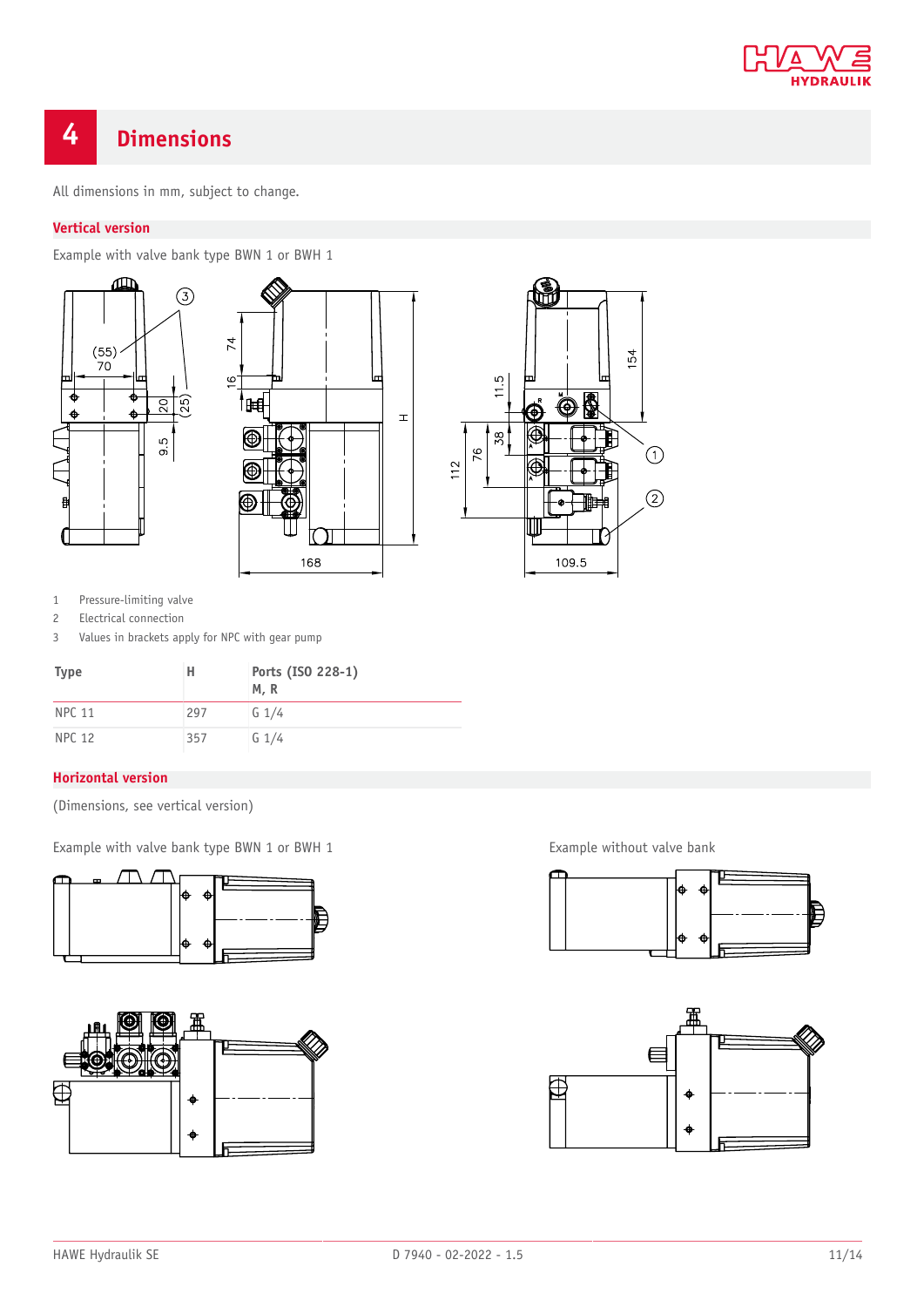

# <span id="page-11-0"></span>**5 Installation, operation and maintenance information**

<span id="page-11-1"></span>Observe the document [B 5488](http://www.hawe.de/fileadmin/content/typeman/catalog/Pdf/5/4/B5488-en.pdf) "General operating instructions for assembly, commissioning, and maintenance."

#### **5.1 Intended use**

This product is intended exclusively for hydraulic applications (fluid technology).

The user must observe the safety measures and warnings in this document.

#### **Essential requirements for the product to function correctly and safely:**

- $\blacktriangleright$  All information in this documentation must be observed. This applies in particular to all safety measures and warnings.
- $\blacktriangleright$  The product must only be assembled and put into operation by specialist personnel.
- $\blacktriangleright$  The product must only be operated within the specified technical parameters described in detail in this document.
- All components must be suitable for the operating conditions when using an assembly.
- $\blacktriangleright$  The operating instructions for the components, assemblies and the specific complete system must also always be observed.

#### **If the product can no longer be operated safely:**

1. Remove the product from operation and mark it accordingly.

<span id="page-11-2"></span>✓ It is then not permitted to continue using or operating the product.

#### **5.2 Assembly information**

The product must only be installed in the complete system with standard and compliant connection components (screw fittings, hoses, pipes, fixtures etc.).

The product must be shut down correctly prior to disassembly (in particular in combination with hydraulic accumulators).

#### **DANGER**

**Sudden movement of the hydraulic drives when disassembled incorrectly** Risk of serious injury or death

- $\blacktriangleright$  Depressurise the hydraulic system.
- $\blacktriangleright$  Perform safety measures in preparation for maintenance.

#### <span id="page-11-3"></span>**5.3 Operating instructions**

Observe product configuration and pressure/flow rate.

The statements and technical parameters in this document must be strictly observed. The instructions for the complete technical system must also always be followed.

#### **QDAMAGE**

- $\blacktriangleright$  Read the documentation carefully before usage.
- $\blacktriangleright$  The documentation must be accessible to the operating and maintenance staff at all times.
- $\blacktriangleright$  Keep documentation up to date after every addition or update.

#### **A** CAUTION

**Overloading components due to incorrect pressure settings.** Risk of minor injury.

- Pay attention to the maximum operating pressure of the pump and the valves.
- Always monitor the pressure gauge when setting and changing the pressure.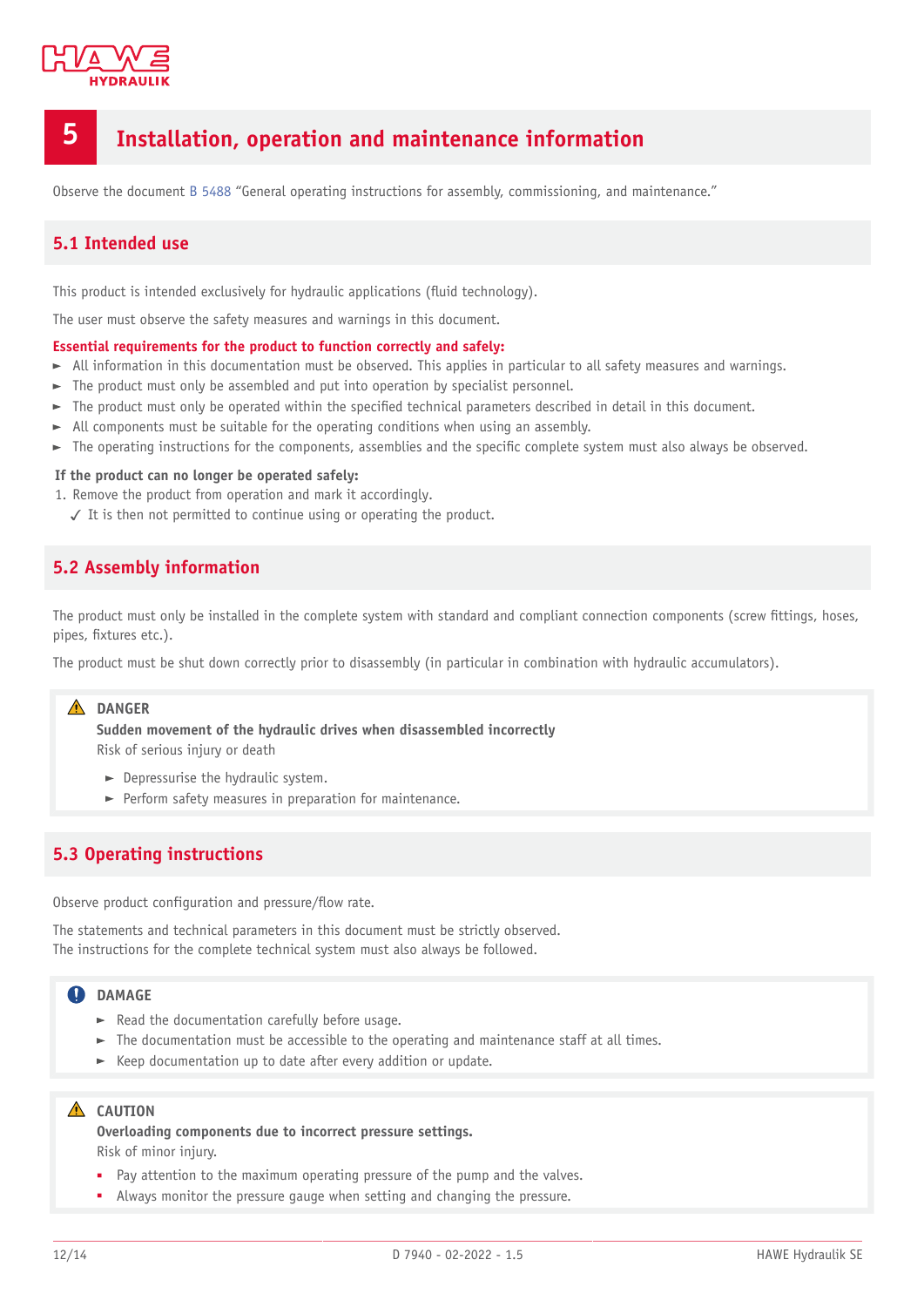

#### *Purity* **and filtering of the hydraulic fluid**

Fine contamination can significantly impair the function of the product. Contamination can cause irreparable damage.

#### **Examples of ne contamination include:**

- **Swarf**
- Rubber particles from hoses and seals
- Dirt due to assembly and maintenance
- Mechanical debris
- Chemical ageing of the hydraulic fluid

#### **O** DAMAGE

**New hydraulic uid from the manufacturer may not have the required purity.** Damage to the product is possible.

- Filter new hydraulic fluid to a high quality when filling.
- $\triangleright$  Do not mix hydraulic fluids. Always use hydraulic fluid that is from the same manufacturer, of the same type, and with the same viscosity properties.

For smooth operation, pay attention to the cleanliness level of the hydraulic fluid (cleanliness level [see Chapter 3,](#page-7-0) "Parameters").

<span id="page-12-0"></span>Additionally applicable document: [D 5488/1](https://downloads.hawe.com/5/4/D54881-en.pdf) Oil recommendations

#### **5.4 Maintenance information**

Check regularly (at least once a year) by visual inspection whether the hydraulic connections are damaged. If external leakages are found, shut down and repair the system.

Clean the surface of the device regularly (at least once a year) (dust deposits and dirt).